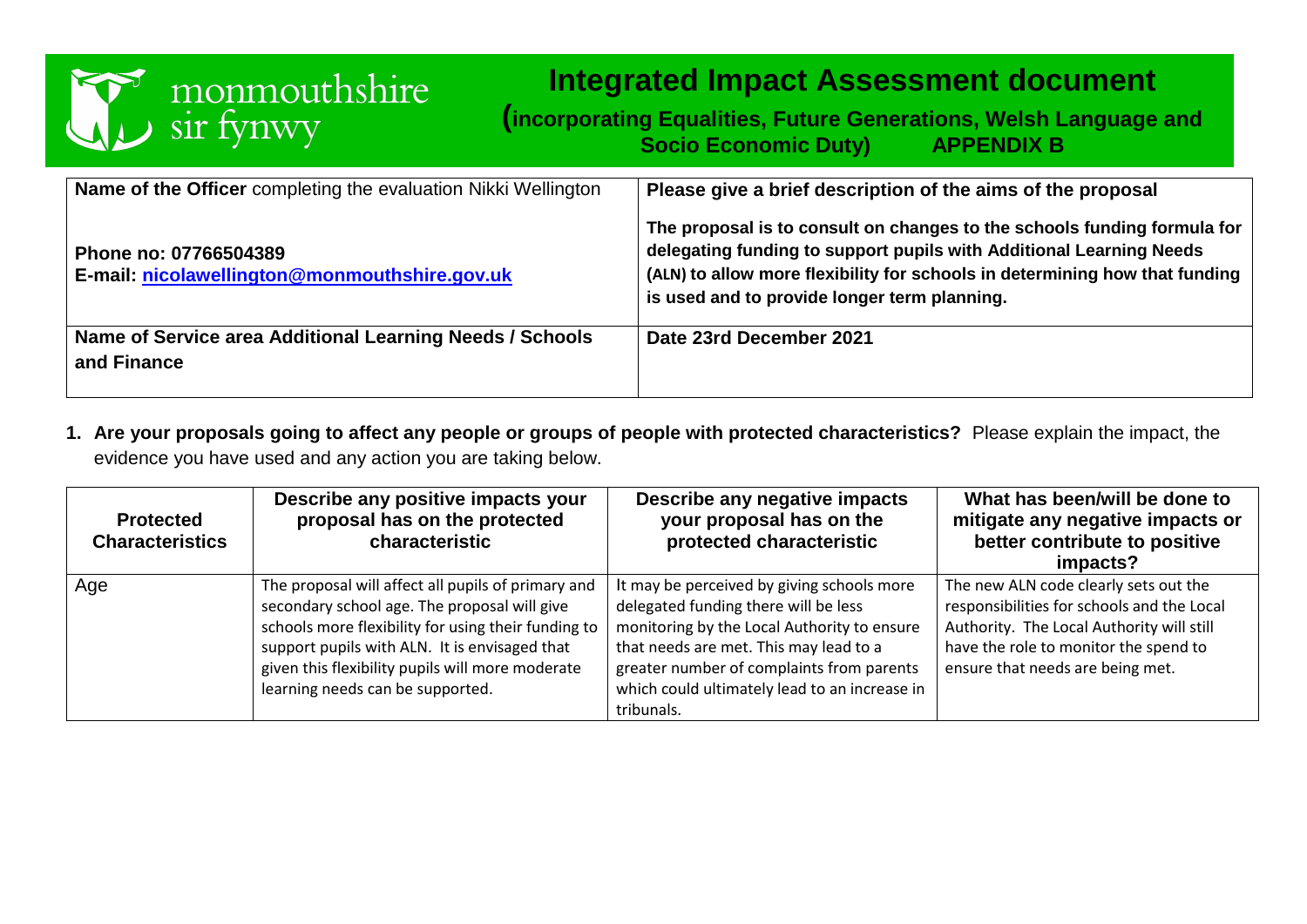| <b>Protected</b><br><b>Characteristics</b> | Describe any positive impacts your<br>proposal has on the protected<br>characteristic                                                                                                                                                                                                                                                                                                                                                                                | Describe any negative impacts<br>your proposal has on the<br>protected characteristic                                                                                                                                                                                                   | What has been/will be done to<br>mitigate any negative impacts or<br>better contribute to positive<br>impacts?                                                                                                |
|--------------------------------------------|----------------------------------------------------------------------------------------------------------------------------------------------------------------------------------------------------------------------------------------------------------------------------------------------------------------------------------------------------------------------------------------------------------------------------------------------------------------------|-----------------------------------------------------------------------------------------------------------------------------------------------------------------------------------------------------------------------------------------------------------------------------------------|---------------------------------------------------------------------------------------------------------------------------------------------------------------------------------------------------------------|
| <b>Disability</b>                          | The proposal will support a more flexible<br>approach by schools to support pupils with ALN,<br>the new code clearly identifies who is<br>responsible in providing support for these<br>pupils. Schools will be able to use the funding<br>to address the pupils need. Schools already<br>oversee the day-to-day education of these pupil,<br>the current system is very rigid requiring<br>funding to be spent in a way which may not<br>provide the best benefits. | It may be perceived by giving schools more<br>delegated funding there will be less<br>monitoring by the Local Authority to ensure<br>that needs are met. This may lead to a<br>greater number of complaints from parents<br>which could ultimately lead to an increase in<br>tribunals. | The new ALN code clearly sets out the<br>responsibilities for schools and the Local<br>Authority. The Local Authority will still<br>have the role to monitor the spend to<br>ensure that needs are being met. |
| Gender                                     | Neutral                                                                                                                                                                                                                                                                                                                                                                                                                                                              |                                                                                                                                                                                                                                                                                         |                                                                                                                                                                                                               |
| reassignment                               |                                                                                                                                                                                                                                                                                                                                                                                                                                                                      |                                                                                                                                                                                                                                                                                         |                                                                                                                                                                                                               |
| Marriage or civil<br>partnership           | Neutral                                                                                                                                                                                                                                                                                                                                                                                                                                                              |                                                                                                                                                                                                                                                                                         |                                                                                                                                                                                                               |
| Pregnancy or<br>maternity                  | Neutral                                                                                                                                                                                                                                                                                                                                                                                                                                                              |                                                                                                                                                                                                                                                                                         |                                                                                                                                                                                                               |
| Race                                       | Neutral.                                                                                                                                                                                                                                                                                                                                                                                                                                                             |                                                                                                                                                                                                                                                                                         |                                                                                                                                                                                                               |
| Religion or Belief                         | Neutral                                                                                                                                                                                                                                                                                                                                                                                                                                                              |                                                                                                                                                                                                                                                                                         |                                                                                                                                                                                                               |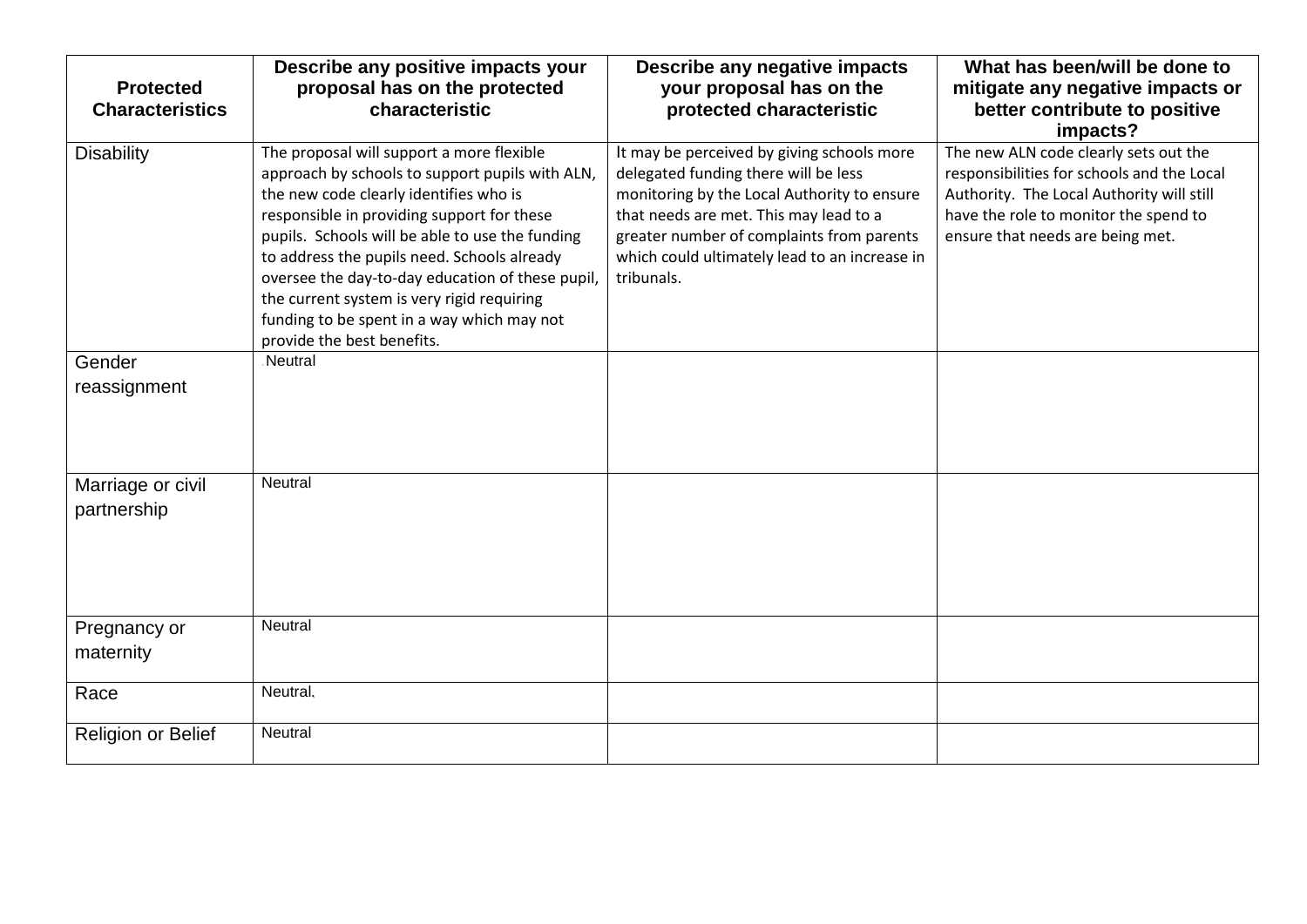| <b>Protected</b><br><b>Characteristics</b> | Describe any positive impacts your<br>proposal has on the protected<br>characteristic | Describe any negative impacts<br>your proposal has on the<br>protected characteristic | What has been/will be done to<br>mitigate any negative impacts or<br>better contribute to positive<br>impacts? |
|--------------------------------------------|---------------------------------------------------------------------------------------|---------------------------------------------------------------------------------------|----------------------------------------------------------------------------------------------------------------|
| Sex                                        | Neutral                                                                               |                                                                                       |                                                                                                                |
| <b>Sexual Orientation</b>                  | Neutral                                                                               |                                                                                       |                                                                                                                |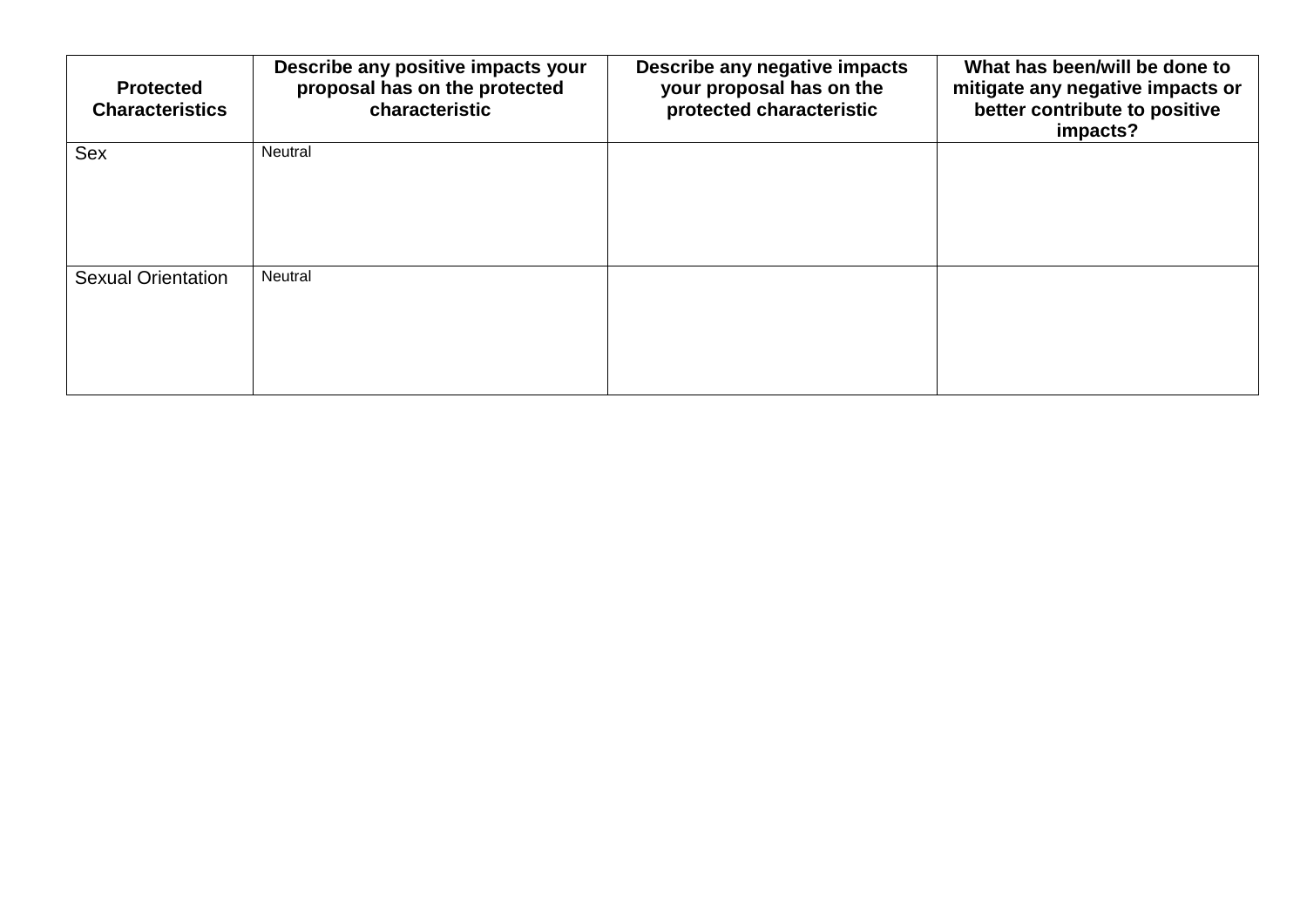#### **2. he Socio-economic Duty and Social Justice**

|                                                            | Describe any positive impacts your                                                                                                                                                                                                                                                           | Describe any negative impacts                                                                                                                                                              | What has been/will be done to                                                                                                                                                                                            |
|------------------------------------------------------------|----------------------------------------------------------------------------------------------------------------------------------------------------------------------------------------------------------------------------------------------------------------------------------------------|--------------------------------------------------------------------------------------------------------------------------------------------------------------------------------------------|--------------------------------------------------------------------------------------------------------------------------------------------------------------------------------------------------------------------------|
|                                                            | proposal has in respect of people                                                                                                                                                                                                                                                            | your proposal has in respect of                                                                                                                                                            | mitigate any negative impacts or                                                                                                                                                                                         |
|                                                            | suffering socio economic                                                                                                                                                                                                                                                                     | people suffering socio economic                                                                                                                                                            | better contribute to positive                                                                                                                                                                                            |
|                                                            | disadvantage                                                                                                                                                                                                                                                                                 | disadvantage.                                                                                                                                                                              | impacts?                                                                                                                                                                                                                 |
| Socio-economic<br><b>Duty and Social</b><br><b>Justice</b> | With the increase in flexibility of funding there<br>may be opportunities to increase employment in<br>the local area. Traditionally these roles are part<br>time which would allow people with caring<br>responsibilities to fulfill these roles, therefore<br>increasing household income. | If funding is reduced this may result in job<br>losses, traditionally these posts are part time.<br>If this should happen this could lead to<br>increase financial pressures for families. | The proposals will see transition funding in<br>place to limit the effects of any increases /<br>decreases over a 3-year period. Where<br>redundancies do occur the protection of<br>employment policy will be followed. |

The Socio-economic Duty requires public bodies to have due regard to the need to reduce inequalities of outcome which result from socioeconomic disadvantage when taking key decisions This duty aligns with our commitment as an authority to Social Justice.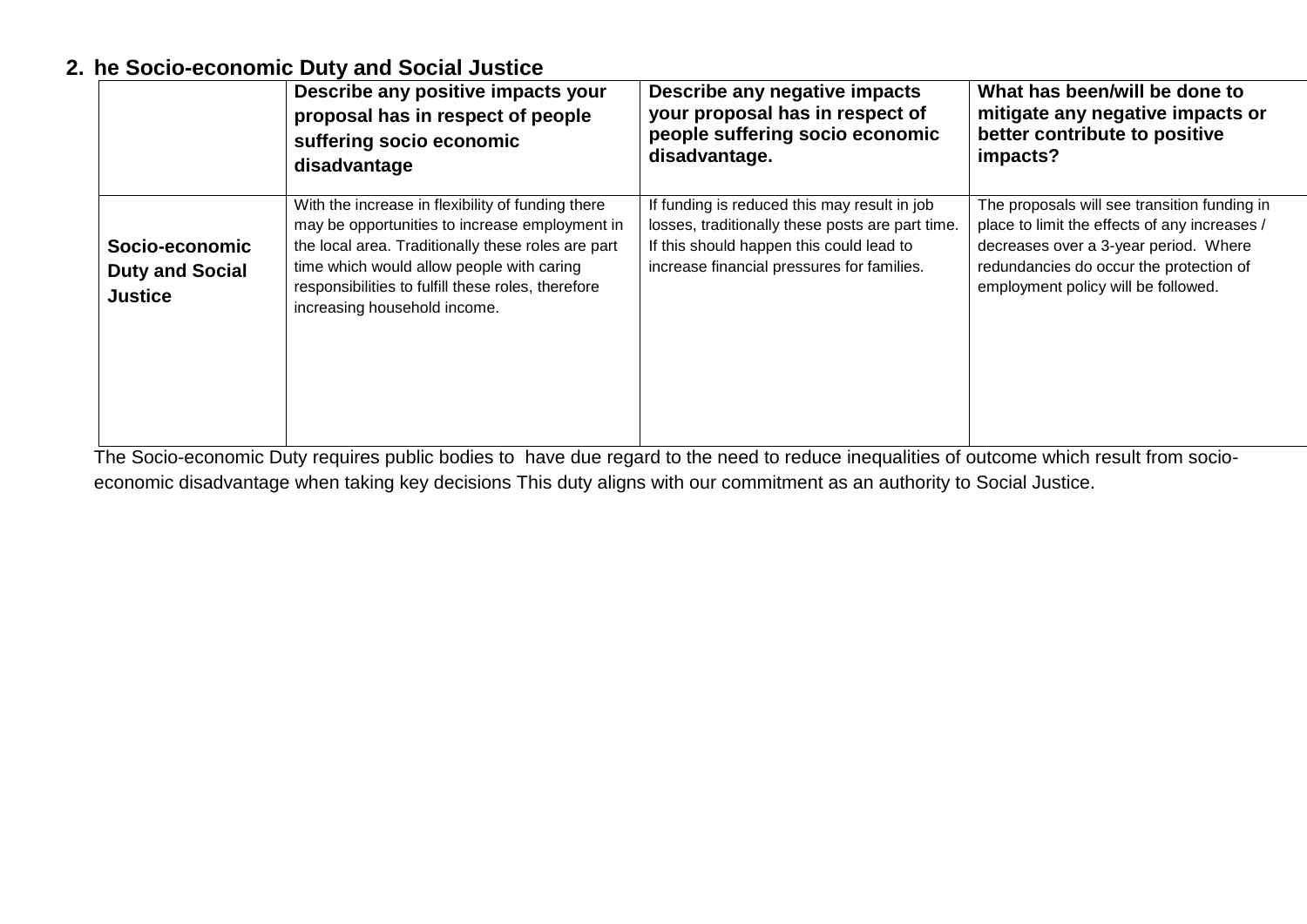## **3. Policy making and the Welsh language.**

| How does your proposal impact<br>on the following aspects of the<br><b>Council's Welsh Language</b><br><b>Standards:</b>                              | Describe the positive impacts of<br>this proposal                                                                                                                                                                                                                                                                                                                                       | Describe the negative impacts<br>of this proposal                                                                                                                                             | What has been/will be done<br>to mitigate any negative<br>impacts or better contribute<br>to positive impacts                                                                                                                |
|-------------------------------------------------------------------------------------------------------------------------------------------------------|-----------------------------------------------------------------------------------------------------------------------------------------------------------------------------------------------------------------------------------------------------------------------------------------------------------------------------------------------------------------------------------------|-----------------------------------------------------------------------------------------------------------------------------------------------------------------------------------------------|------------------------------------------------------------------------------------------------------------------------------------------------------------------------------------------------------------------------------|
| <b>Policy Making</b><br>Effects on the use of the Welsh<br>language,<br>Promoting Welsh language<br>Treating the Welsh language no<br>less favourably | There is already a strong Welsh Culture in our<br>schools with the Welsh Language being taught<br>in all our schools. The flexible of the funding<br>may allow greater access to Welsh resources.<br>The Welsh medium schools may be able to use<br>this funding to employ additional Welsh<br>speaking teaching assistants to be used across<br>the whole schools to support learners. | If funding is reduced this may result in<br>job losses, traditionally these posts are<br>part time. If this should happen this<br>could lead to increase financial<br>pressures for families. | The proposals will see transition<br>funding in place to limit the effects of<br>any increases / decreases over a 3-<br>year period. Where redundancies<br>do occur the protection of<br>employment policy will be followed. |
| <b>Operational</b><br>Recruitment & Training of<br>workforce                                                                                          | The Welsh medium schools may be able to use<br>this funding to employ additional Welsh<br>speaking teaching assistants to be used across<br>the whole schools to support learners. If there<br>are opportunities to employ additional staff this<br>may open opportunities for additional training to<br>learn the Welsh language and to learn about<br>the Welsh culture.              | It is sometimes difficult to attract a<br>Welsh speaking workforce which may<br>limit the opportunities for employment.                                                                       | There are many opportunities for<br>employees to learn Welsh and<br>schools actively encourage this.                                                                                                                         |
| <b>Service delivery</b><br>Use of Welsh language in service<br>delivery<br>Promoting use of the language                                              | Any vacancies will be advertised in both<br>English and Welsh. There is already a strong<br>Welsh Culture in our schools with the Welsh<br>Language being taught in all our schools.                                                                                                                                                                                                    | It is sometimes difficult to attract a<br>Welsh speaking workforce which may<br>limit the opportunities for employment.                                                                       | There are many opportunities for<br>employees to learn Welsh and<br>schools actively encourage this.                                                                                                                         |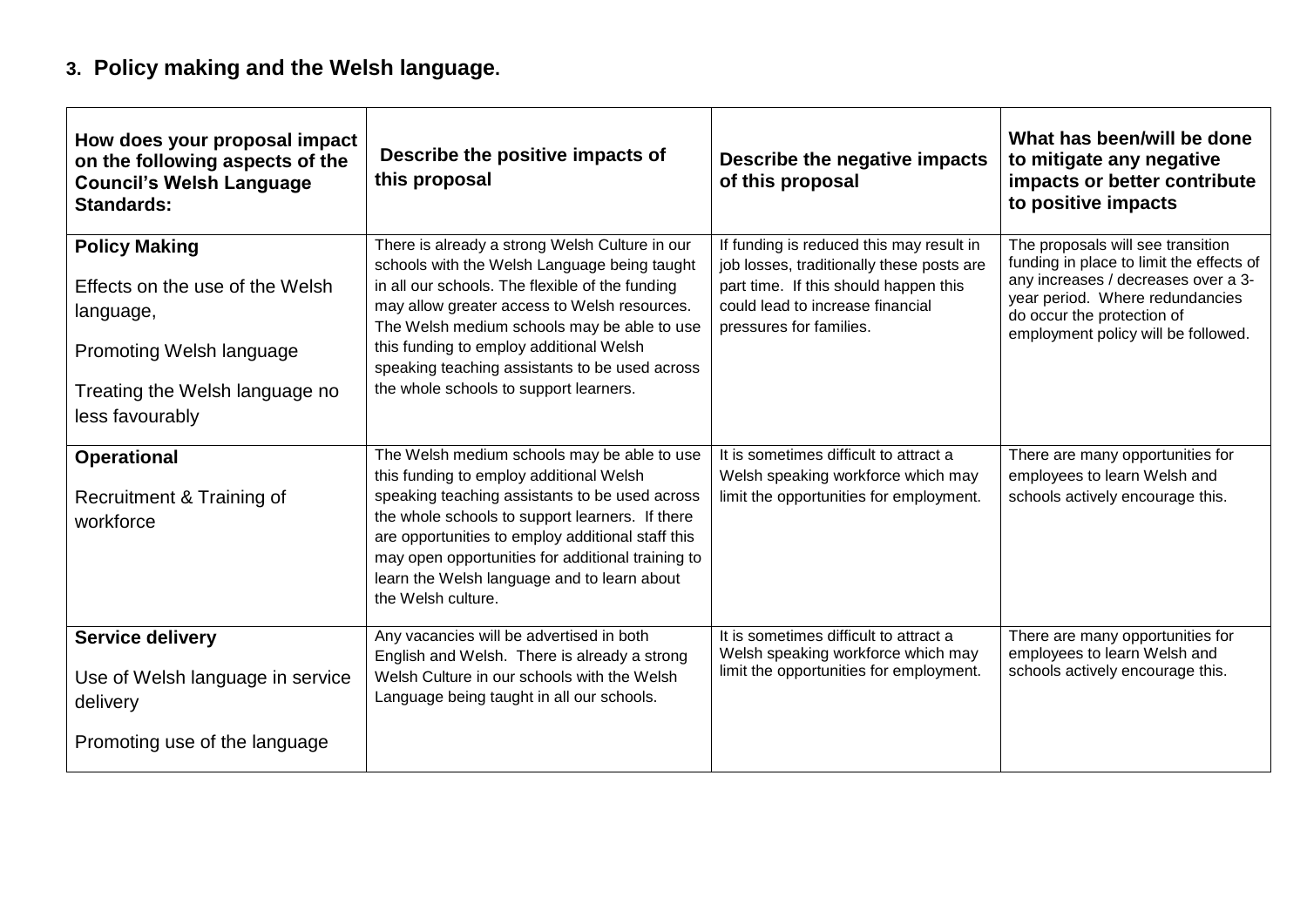**4. Does your proposal deliver any of the well-being goals below?** Please explain the impact (positive and negative) you expect, together with suggestions of how to mitigate negative impacts or better contribute to the goal. There's no need to put something in every box if it is not relevant!

|                                                                                                                                                             | Does the proposal contribute to this goal?                                                                                                                                                                                                                                                                                                 | What actions have been/will be taken to                                                                                                                                                                                                                                                                                                                                                                                                                                                         |
|-------------------------------------------------------------------------------------------------------------------------------------------------------------|--------------------------------------------------------------------------------------------------------------------------------------------------------------------------------------------------------------------------------------------------------------------------------------------------------------------------------------------|-------------------------------------------------------------------------------------------------------------------------------------------------------------------------------------------------------------------------------------------------------------------------------------------------------------------------------------------------------------------------------------------------------------------------------------------------------------------------------------------------|
| <b>Well Being Goal</b>                                                                                                                                      | Describe the positive and negative impacts.                                                                                                                                                                                                                                                                                                | mitigate any negative impacts or better<br>contribute to positive impacts?                                                                                                                                                                                                                                                                                                                                                                                                                      |
| A prosperous Wales<br>Efficient use of resources, skilled,<br>educated people, generates wealth,<br>provides jobs                                           | The proposal may allow additional employment<br>opportunities. This will lead to increases in the household<br>income. Where funding is reduced, this may lead to<br>redundancies.                                                                                                                                                         | The proposals will see transition funding in place to limit<br>the effects of any increases / decreases over a 3 year<br>period. Where redundancies do occur the protection of<br>employment policy will be followed.                                                                                                                                                                                                                                                                           |
| <b>A resilient Wales</b><br>Maintain and enhance biodiversity and<br>ecosystems that support resilience and<br>can adapt to change (e.g. climate<br>change) | Neutral                                                                                                                                                                                                                                                                                                                                    |                                                                                                                                                                                                                                                                                                                                                                                                                                                                                                 |
| A healthier Wales<br>People's physical and mental<br>wellbeing is maximized and health<br>impacts are understood                                            | The proposal will allow greater flexibility in meeting the<br>needs of pupils will ALN. This will allow solutions to be<br>put in at a local level with discussions with both parents /<br>carers and the Local Authority. There will be less need to<br>complete forms to obtain funding and will allow schools to<br>plan further ahead. | It may be perceived by giving schools more delegated<br>funding there will be less monitoring by the Local<br>Authority to ensure that needs are met. This may lead to<br>a greater number of complaints from parents which could<br>ultimately lead to an increase in tribunals. The new ALN<br>code clearly sets out the responsibilities for schools and<br>the Local Authority. The Local Authority will still have the<br>role to monitor the spend to ensure that needs are being<br>met. |
| A Wales of cohesive communities<br>Communities are attractive, viable,<br>safe and well connected                                                           | The proposal will allow the flexibility to meet the need of<br>the pupil and should also allow the pupil to remain in their<br>local school.                                                                                                                                                                                               | Should the needs not be able to be met in their local<br>school the pupil will be able to access the correct<br>provision in a specialist provision. This will not<br>automatically lead to a clawing back of funding but allow<br>the school to reinvest that funding to support other pupils.                                                                                                                                                                                                 |
| A globally responsible Wales<br>Taking account of impact on global<br>well-being when considering local<br>social, economic and environmental<br>wellbeing  | There is already a strong Welsh Culture in our schools<br>with the Welsh Language being taught in all our schools.<br>The flexible of the funding may allow greater access to<br>Welsh resources. The Welsh medium schools may be<br>able to use this funding to employ additional Welsh                                                   | The proposals will see transition funding in place to limit<br>the effects of any increases / decreases over a 3 year<br>period. Where redundancies do occur the protection of<br>employment policy will be followed.                                                                                                                                                                                                                                                                           |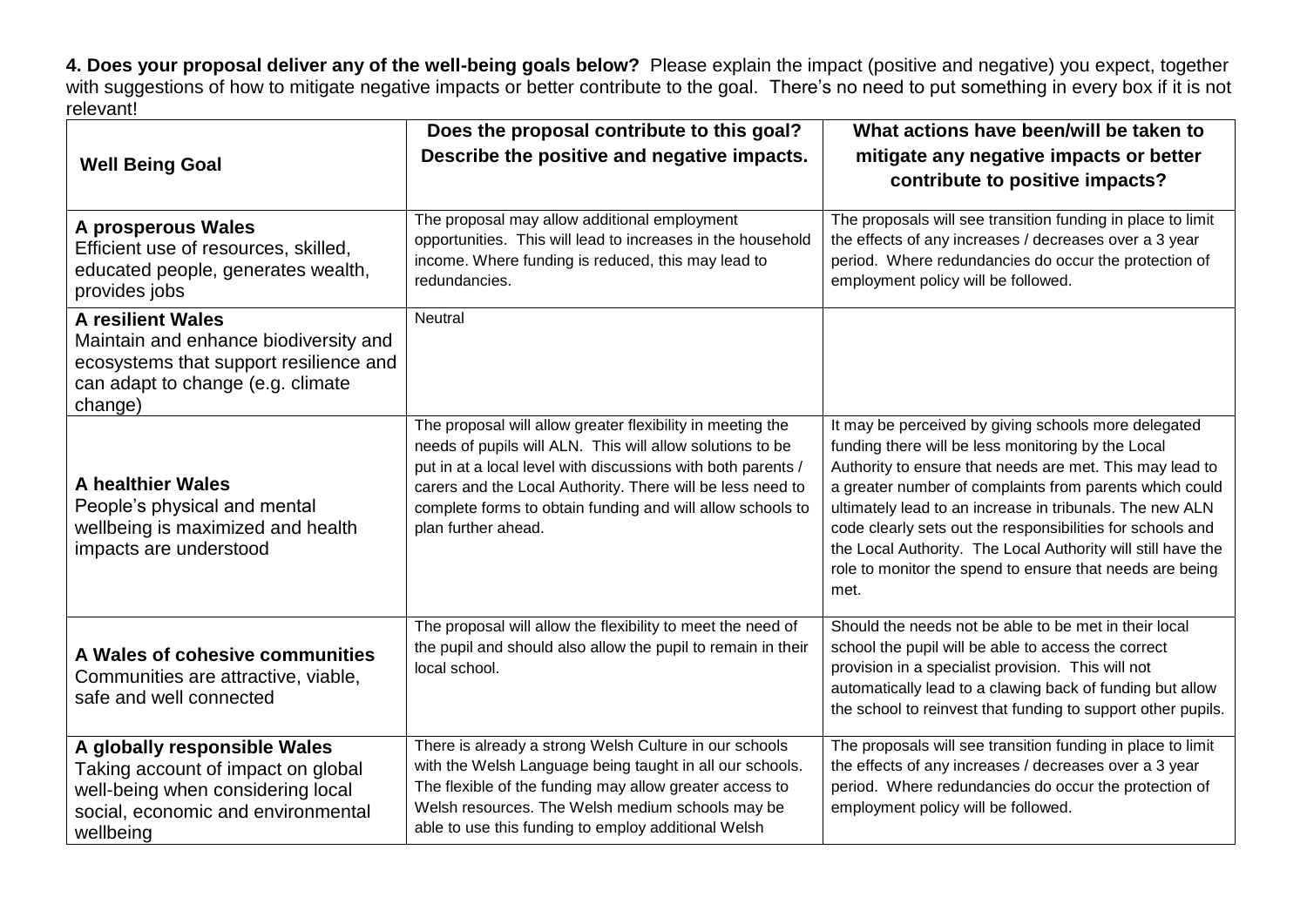| <b>Well Being Goal</b>                                                                                                                                                                       | Does the proposal contribute to this goal?<br>Describe the positive and negative impacts.                                                                                                                                                                                                                              | What actions have been/will be taken to<br>mitigate any negative impacts or better<br>contribute to positive impacts?                                |
|----------------------------------------------------------------------------------------------------------------------------------------------------------------------------------------------|------------------------------------------------------------------------------------------------------------------------------------------------------------------------------------------------------------------------------------------------------------------------------------------------------------------------|------------------------------------------------------------------------------------------------------------------------------------------------------|
|                                                                                                                                                                                              | speaking teaching assistants to be used across the whole<br>schools to support learners                                                                                                                                                                                                                                |                                                                                                                                                      |
| A Wales of vibrant culture and<br>thriving Welsh language<br>Culture, heritage and Welsh language<br>are promoted and protected. People<br>are encouraged to do sport, art and<br>recreation | There is already a strong Welsh Culture in our schools<br>with the Welsh Language being taught in all our schools.<br>The flexible of the funding may allow greater access to<br>Welsh resources. This funding will open more<br>opportunities to support pupils and this may be through<br>sport, art and recreation. |                                                                                                                                                      |
| A more equal Wales<br>People can fulfil their potential no<br>matter what their background or<br>circumstances                                                                               | The funding is designed to allow all pupils that are support<br>through this to meet their full potential and remain within<br>their local community to be supported by their peer<br>groups.                                                                                                                          | Should the needs not be able to be met in their local<br>school the pupil will be able to access the correct<br>provision in a specialist provision. |

### **5. How has your proposal embedded and prioritised the sustainable governance principles in its development?**

| <b>Sustainable Development</b><br><b>Principle</b> |                                                                                            | Does your proposal demonstrate you have met<br>this principle? If yes, describe how. If not explain<br>why.                                                                                                                                                                                                                                                        | Are there any additional actions to be taken to<br>mitigate any negative impacts or better<br>contribute to positive impacts?                                                                                                                                                                                                                                                                        |
|----------------------------------------------------|--------------------------------------------------------------------------------------------|--------------------------------------------------------------------------------------------------------------------------------------------------------------------------------------------------------------------------------------------------------------------------------------------------------------------------------------------------------------------|------------------------------------------------------------------------------------------------------------------------------------------------------------------------------------------------------------------------------------------------------------------------------------------------------------------------------------------------------------------------------------------------------|
| <b>A</b><br><b>Long Term</b>                       | <b>Balancing</b><br>short term<br>need with<br>long term and<br>planning for<br>the future | The proposal will be reviewed after one year, should it be agreed<br>to continue then schools will be able to plan their resources going<br>forward to meet the need. There will be no clawing back of<br>funding if a pupil leaves unless the funding is in place to support a<br>pupil on a one-to-one basis. This will open longer employment<br>opportunities. | The longer-term funding will allow schools to plan for future<br>need, therefore where staff do leave the vacancy can be<br>reviewed to avoid making redundancies later on. The proposals<br>will see transition funding in place to limit the effects of any<br>increases / decreases over a 3 year period. Where<br>redundancies do occur the protection of employment policy will<br>be followed. |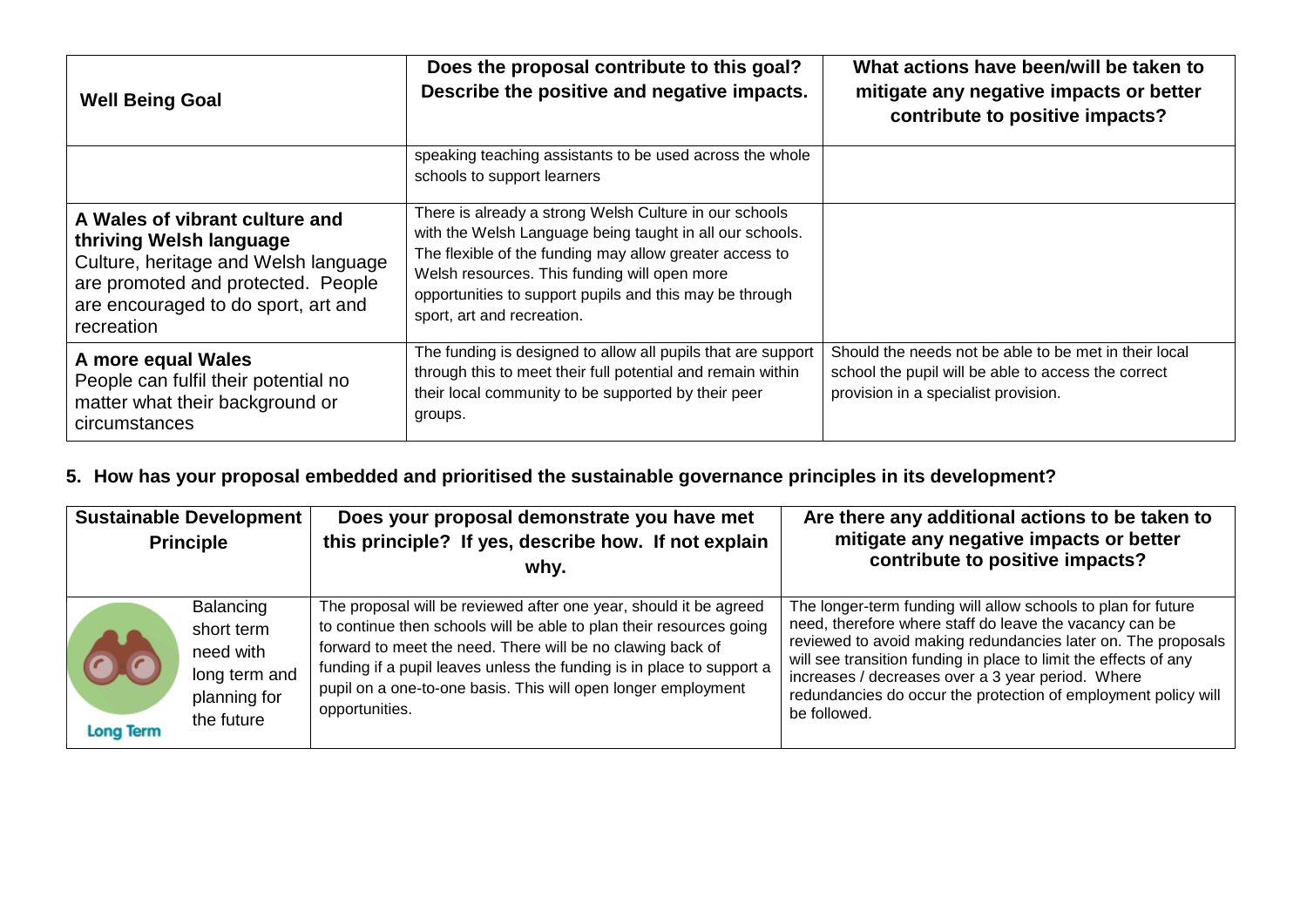| <b>Sustainable Development</b><br><b>Principle</b> |                                                                                            | Does your proposal demonstrate you have met<br>this principle? If yes, describe how. If not explain                                                                                                                                                                                                                                       | Are there any additional actions to be taken to<br>mitigate any negative impacts or better<br>contribute to positive impacts?                                                                                                                                                                                                                                                                                                                                                                |
|----------------------------------------------------|--------------------------------------------------------------------------------------------|-------------------------------------------------------------------------------------------------------------------------------------------------------------------------------------------------------------------------------------------------------------------------------------------------------------------------------------------|----------------------------------------------------------------------------------------------------------------------------------------------------------------------------------------------------------------------------------------------------------------------------------------------------------------------------------------------------------------------------------------------------------------------------------------------------------------------------------------------|
|                                                    |                                                                                            | why.                                                                                                                                                                                                                                                                                                                                      |                                                                                                                                                                                                                                                                                                                                                                                                                                                                                              |
| <b>Collaboration</b>                               | Working<br>together with<br>other<br>partners to<br>deliver<br>objectives                  |                                                                                                                                                                                                                                                                                                                                           |                                                                                                                                                                                                                                                                                                                                                                                                                                                                                              |
| <b>Involvement</b>                                 | Involving<br>those with<br>an interest<br>and seeking<br>their views                       | The proposal has been developed by a working group of<br>Headteachers, Additional Learning Need Co-Ordinator's and the<br>Local Authority. There is a wide range of consultees that are<br>listed in the paper and all their views will be heard and consider<br>prior to the final proposal being developed.                             |                                                                                                                                                                                                                                                                                                                                                                                                                                                                                              |
| <b>Prevention</b>                                  | Putting<br>resources<br>into<br>preventing<br>problems<br>occurring or<br>getting<br>worse | Early intervention for pupils will ALN should lead to them getting<br>the support they need to fulfill their potential. Early intervention<br>should also lead to an earlier diagnosis allowing support at an<br>early age. The flexibility of this funding will allow support to be<br>stepped up or down to meet the need of the pupil. | It may be perceived by giving schools more delegated funding<br>there will be less monitoring by the Local Authority to ensure<br>that needs are met. This may lead to a greater number of<br>complaints from parents which could ultimately lead to an<br>increase in tribunals. The new ALN code clearly sets out the<br>responsibilities for schools and the Local Authority. The Local<br>Authority will still have the role to monitor the spend to ensure<br>that needs are being met. |
| <b>Integration</b>                                 | Considering<br>impact on all<br>wellbeing<br>goals<br>together and<br>on other<br>bodies   | For pupils with ALN there may be a need to take advice and<br>support from health. The flexibility in the funding will allow<br>schools to consider this advice and to support the pupil<br>appropriately.                                                                                                                                | Any reduction in funding will be phased over a three year<br>period to allow a long term panning window to work with<br>partners to meet the needs.                                                                                                                                                                                                                                                                                                                                          |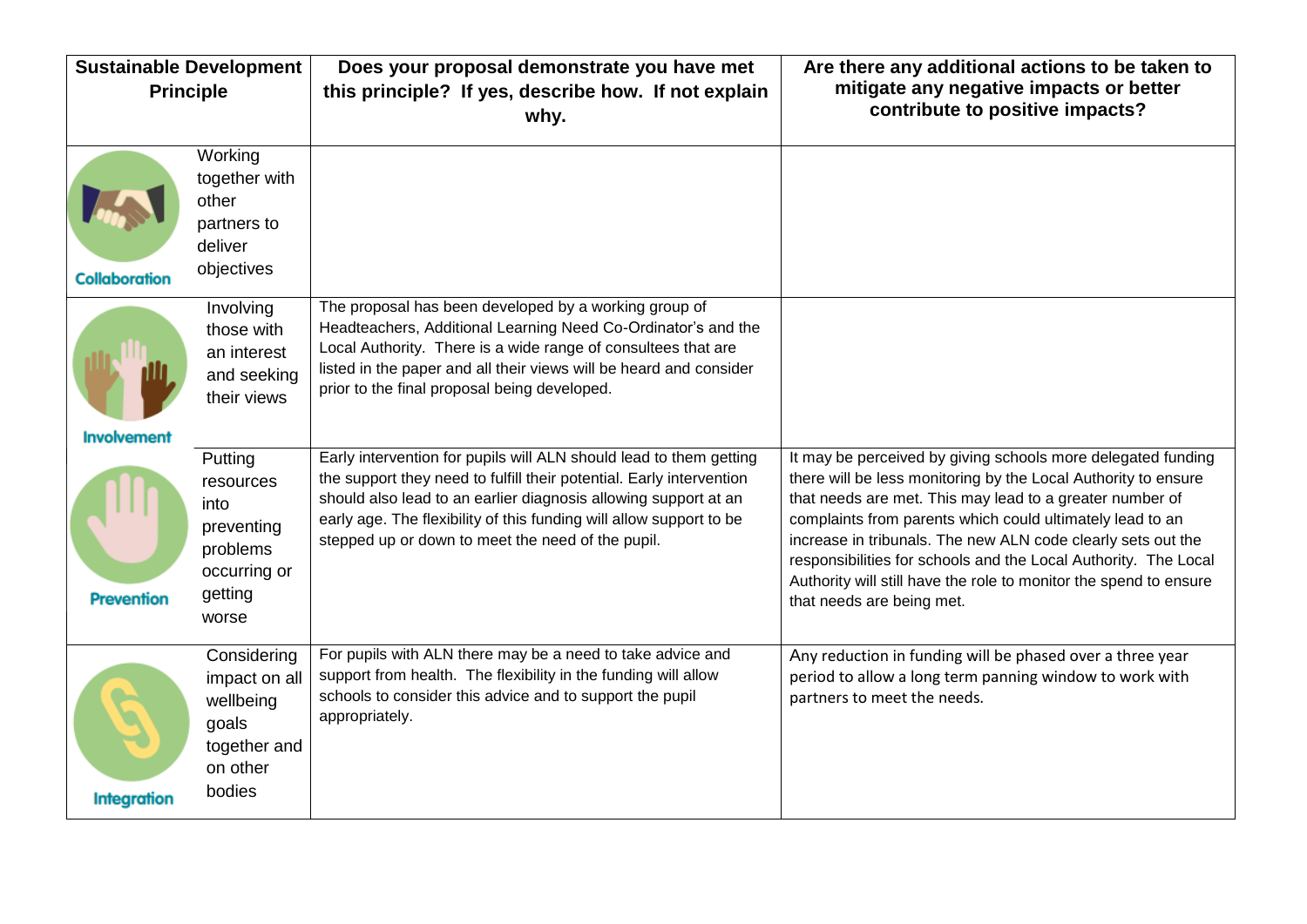**6. Council has agreed the need to consider the impact its decisions has on the following important responsibilities: Corporate Parenting and Safeguarding. Are your proposals going to affect any of these responsibilities?**

|                            | Describe any positive impacts your<br>proposal has                                                                                                                                                                                                                     | Describe any negative impacts<br>your proposal has | What will you do/ have you done<br>to mitigate any negative impacts<br>or better contribute to positive<br>impacts?                                                                  |
|----------------------------|------------------------------------------------------------------------------------------------------------------------------------------------------------------------------------------------------------------------------------------------------------------------|----------------------------------------------------|--------------------------------------------------------------------------------------------------------------------------------------------------------------------------------------|
| Safeguarding               | Schools have very robust safeguarding policies<br>in place to protect pupils. All of these are<br>regularly reviewed by the Local Authority and the<br>Governing Body. These policies are visible to<br>parents. This proposal does not seek to change<br>any of this. | None                                               | All staff are fully trained in these policies<br>and they receive regular update training. All<br>staff have the necessary safeguarding<br>checks in place before they are employed. |
| <b>Corporate Parenting</b> | Schools are aware of all LAC in their school,<br>again they have clear policies to support these<br>pupils, this proposal does not seek to change<br>any of this.                                                                                                      | None                                               | All staff are fully trained in these policies<br>and they receive regular update training.                                                                                           |

#### **7. What evidence and data has informed the development of your proposal?**

- Financial data
- Additional Learning Needs data
- Feedback from working group
- Current funding model
- Feedback from Monmouthshire Association of Primary Schools (MAPS)
- Feedback from Secondary Headteachers
- 5 year ALN financial forecasting model
- Medium term financial plan
- Consultations from neighbouring Local Authorities.

**8. SUMMARY: As a result of completing this form, what are the main positive and negative impacts of your proposal, how have they informed/changed the development of the proposal so far and what will you be doing in future?**